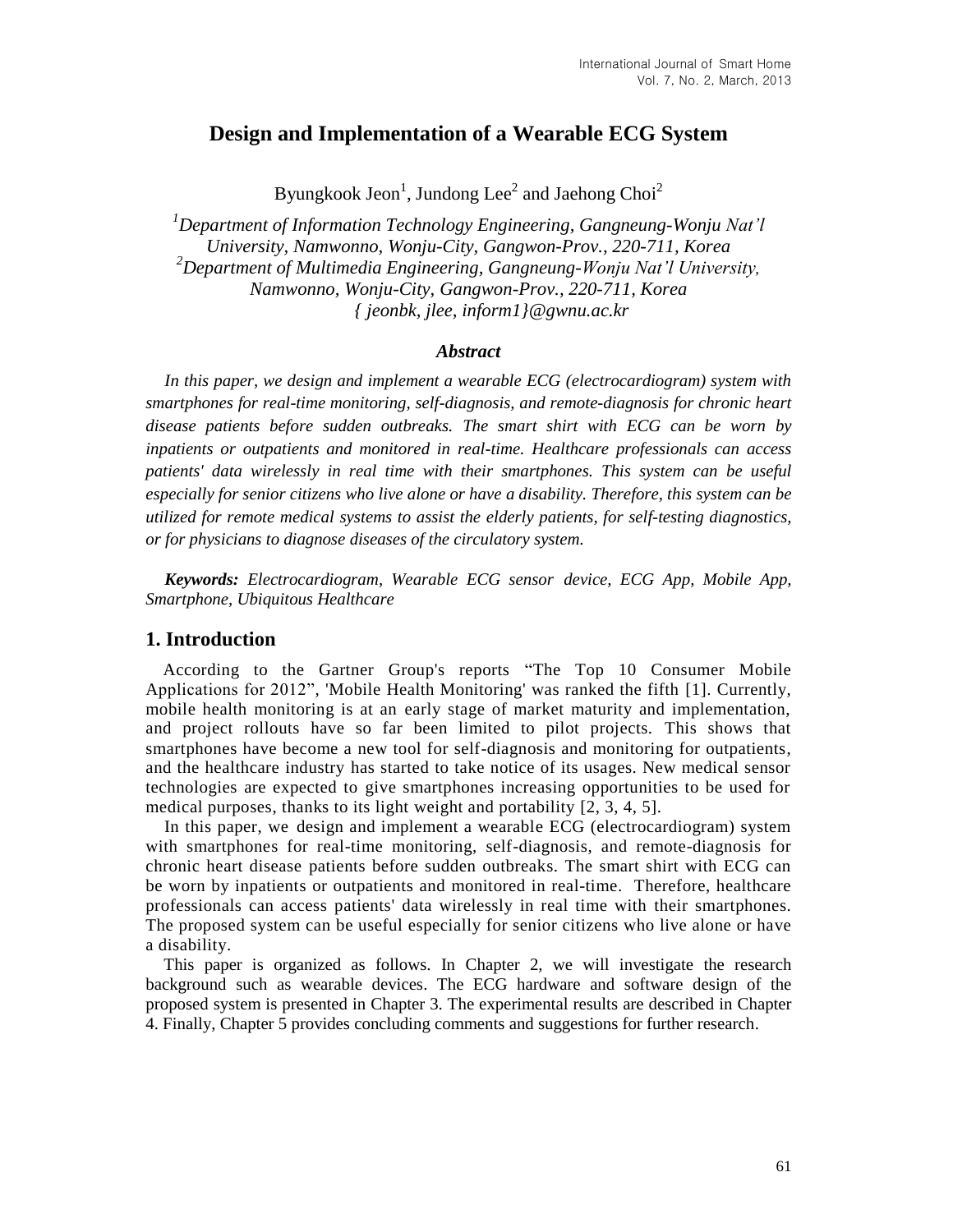# **2. Related Work**

Previous attempts to use mobile phones for healthcare have all failed due to limited functionalities. Due to the recent popularity of much more powerful smartphones, new efforts on mobile healthcare systems are flowing throughout academics and industries.

#### **2.1 Domestic Research**

In June 2011, MTM Ltd. developed the 'Smart Patient Care System (SPaCS)' with the support of the Ministry of Knowledge Economy of Korea [6]. SPaCS is a healthcare system that is consisted of two applications such as PCS (Personal Care Service) and PRM (Patient Record Monitoring & Feedback System) in order to manage personal health using smartphones. This system is expected to be marketed in 2012.

Pukyong University in Korea developed the 'Wearable ECG module (USN Lab ver. 2.0)' which does not require electrodes on bare skin [7]. This module can be made into t-shirts which patients can easily put on and take off, and test results can be transferred wirelessly in real-time.

### **2.2 Overseas Research**

The medical engineering researcher team in UBC (University of British Columbia) developed a portable pulse oximeter - Phone Oximeter - using smartphones and released laboratory-level technology [8]. As shown in Figure 1, the Phone Oximeter measures oxygen levels in your bloodstream, heart rate, respiratory rate, and can to send the measured values to the remote hospital.



### **Figure 1. Oxygen Saturation Measurements of the Oximeter Coupled with Smartphones**

O'Neil introduced 'The HUB' snowboard jacket in 2004. This smart sportsware was integrated with MP3 players and Bluetooth mobile communication. Rosner, a fashion brand, marketed an MP3 jacket called MP3Blue [9]. As shown in Figure 2, Nike co. has been selling iPod sensors for shoes since 2008. This sensor can monitor and record the user's running with an iPod or an iPhone [2]. In addition, there are many smartphone Apps for ECG healthcare in the Appstore and Google Play Market [2, 3].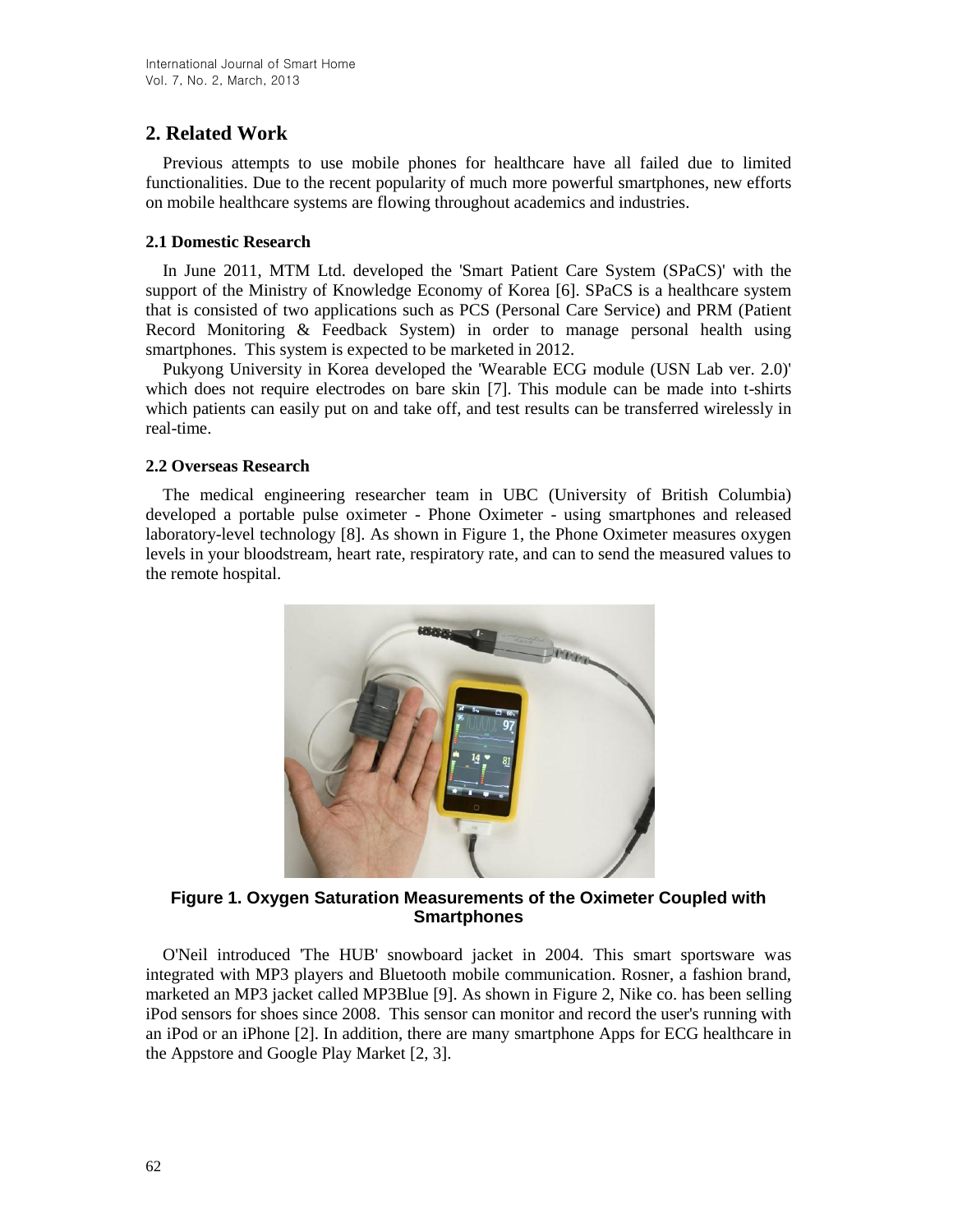

**Figure 2. The Combination of an iPod and Sportswear**

# **3. A Wearable ECG System Design**

ECG signal can be measured by the sum of currents from various parts of the heart. Vector characteristics of ECG signal depends on the measurement location and the size of the ECG signal. The proposed wearable ECG system consists of a compact ECG sensing hardware part for accurate measurement and a software part using smartphones to interpret the measured ECG values.

### **3.1 The Wearable ECG Measurement Hardware**

The ECG measurement hardware reads physiological signals from a patient, does the Difference-Amplifier for subtle biological signals, and applies various filter technologies to eliminate any signal noise [10-16]. In this paper, we use well-known technologies such as the instrumentation amplifier for CMRR (Common Mode Rejection Ratio) and the RLD (Right Leg Drive) feedback circuit filter [14-16]. We also apply the isolation amplifier, band-pass filters, and the Butterworth filter for electrical stabilization to solve current leakage issues and to reduce some noise [10-12, 16].

In addition, it is necessary to remove the ECG artifact depending on the patient or the location of measurement. It may be problematic for ECG signal detection and analysis. Thus the ground plane design is required for the integrity of the ECG signal. To cope with this, signal isolation is performed using the phototransistor. The Bluetooth 2.0 module is used to wirelessly transmit the measured data in hex decimal code.

## **3.2 The ECG App Framework**

Data from the ECG sensing hardware can be shown in graphics with smartphone applications. The ECG App framework based on the Android OS (Operating System) platform can break down as shown in Figure 3 block diagram. There are three layers: PAN(Personal Area Network) manager, Data manager, and Service container. And there is one interface for system monitoring. Detailed features of components are as follows: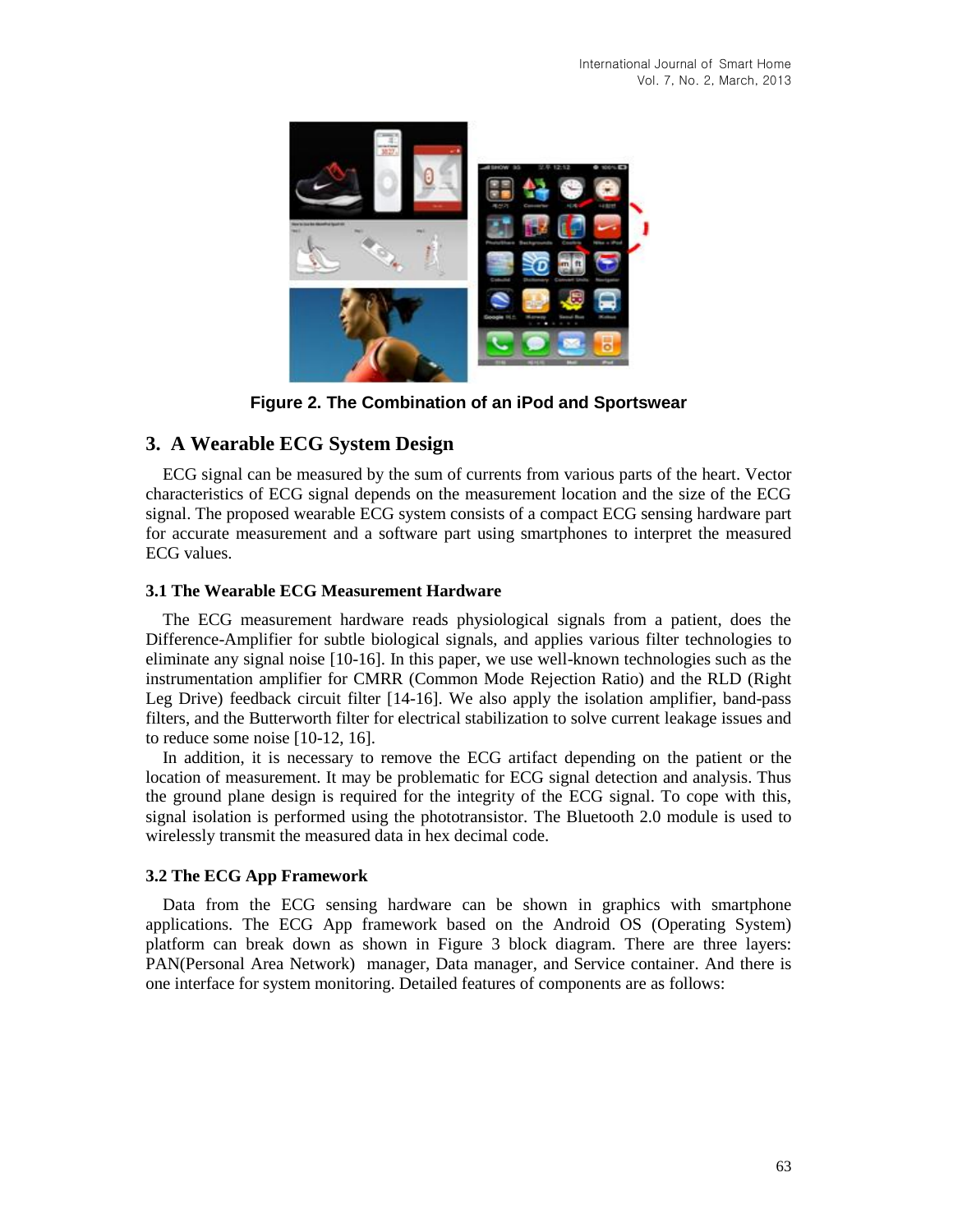

**Figure 3. The ECG App Framework based on the Android OS Platform**

- (1) PAN Manager Layer
	- Bluetooth Interface Setting up communication with the ECG device within PAN using the Android Bluetooth API. Indentify system with UUID for mutual recognition between the devices and network pairing by handshaking between the transmitter and receiver.
	- Wi-Fi Interface Wi-Fi module specification is defined for future expansion only.
	- Data Sender Sending the acknowledged signal to the ECG device for the transmitted ECG data packet stream using the Bluetooth interface.
	- Data Receiver Passing the Data Manager Layer components for processing the stream data after receiving the low-level ECG packet streams using the Bluetooth interface.
	- CDMA Call Automatically calling to the Emergency Rescue Center upon an emergency status such as an abnormal heart rate.
- (2) Data Manager Layer
	- Message Parser Implementing the packet parser to parse the packet to fit this system according to the standard ECG packet format proposed by the TTA of Korea.
	- Message Builder Converting and processing the source data stream extracted from the parser by the ECG calculation algorithm. Converting to integer values that correspond to the X, Y coordinates of the smartphone display.
	- Message Handler Executing background processing of threads of continuous streamed packets which are 200 sample data generated every second.
	- View Handler component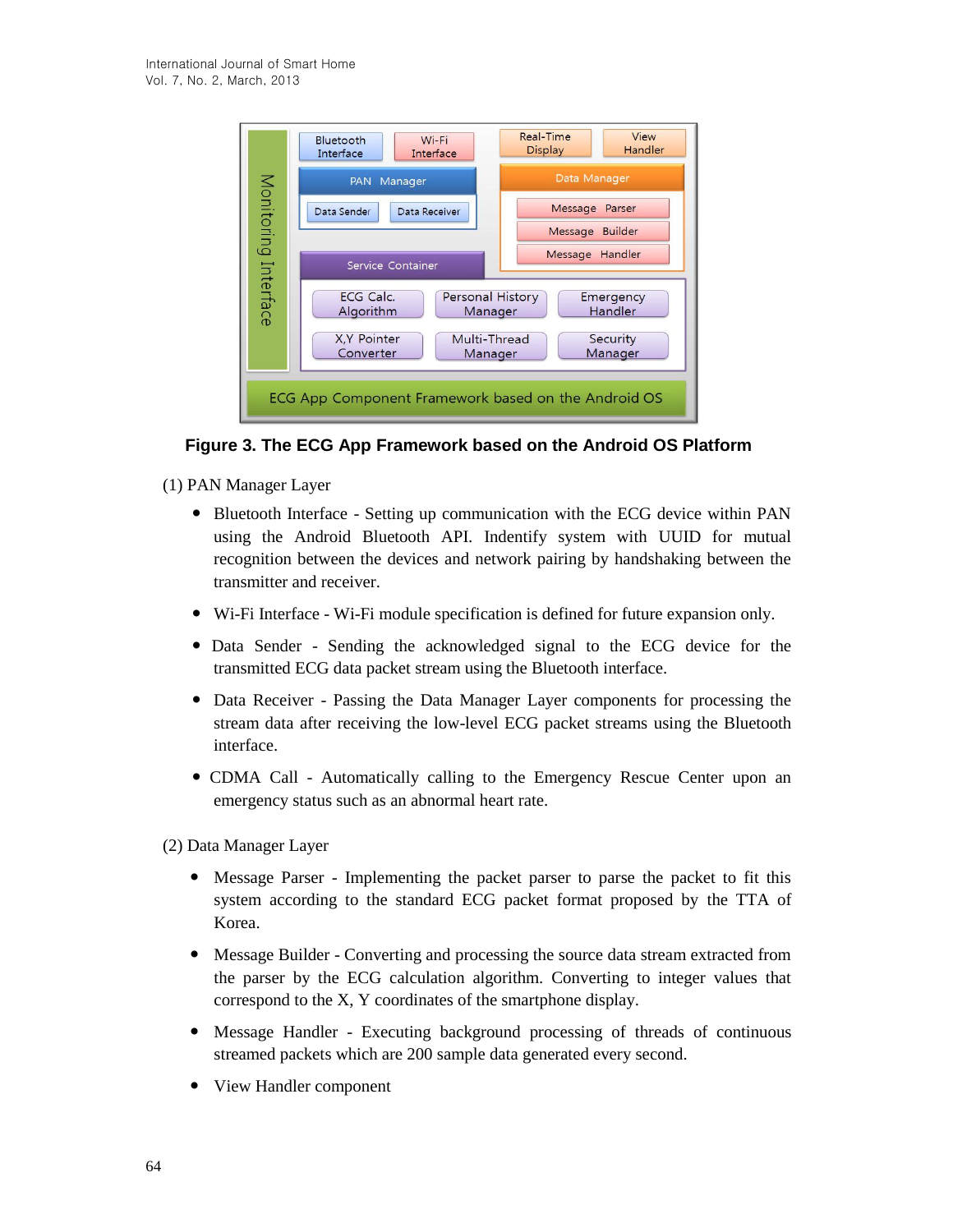- Multiple Views Control : A windows service control component that provides real-time images to users. Dynamically controls the Android Activity, the background images, and other View components.
- The Activity Control : Converting to the View screen due to processing and sharing of some messages among the Activity after handling multiple screens shown to the user to an Activity unit.
- The SurfaceView Control : As the View screen controls components very quickly for real-time stream data processing, the SurfaceView Control performs pre-processing tasks for the background canvas images and on-screen images.

#### (3) Service Container Layer

- ECG Calculation Module The component included algorithm to convert the hex values parsed from the ECG packet stream.
- X,Y Pointer Converter Transforming and processing the coordinates of the 2D planar graphs to represent the ECG conversion values as a result of the ECG Calculation Module on the View canvas.
- Personal History Manager To record and store personal data based on one's presetting and heart conditions. To support the ListView screen for the heart rate information recorded for a period of time.
- Multi-Thread Manager Execution guarantees and synchronization support of various threads such as the View screen control thread for real-time processing, a background image creation thread, a real-time display thread, network processing threads, etc.
- Emergency Handler Auto dialer or SMS (Short Message Service) to the Emergency call center in case of abnormal heart rate continually for a period of time.
- Security Manager To support basic security services to identify the user identification and UUID in the packet for the security of medical information source.

#### (4) Monitoring Interface

To provide the interface to monitor and manage among modules and components of each layer.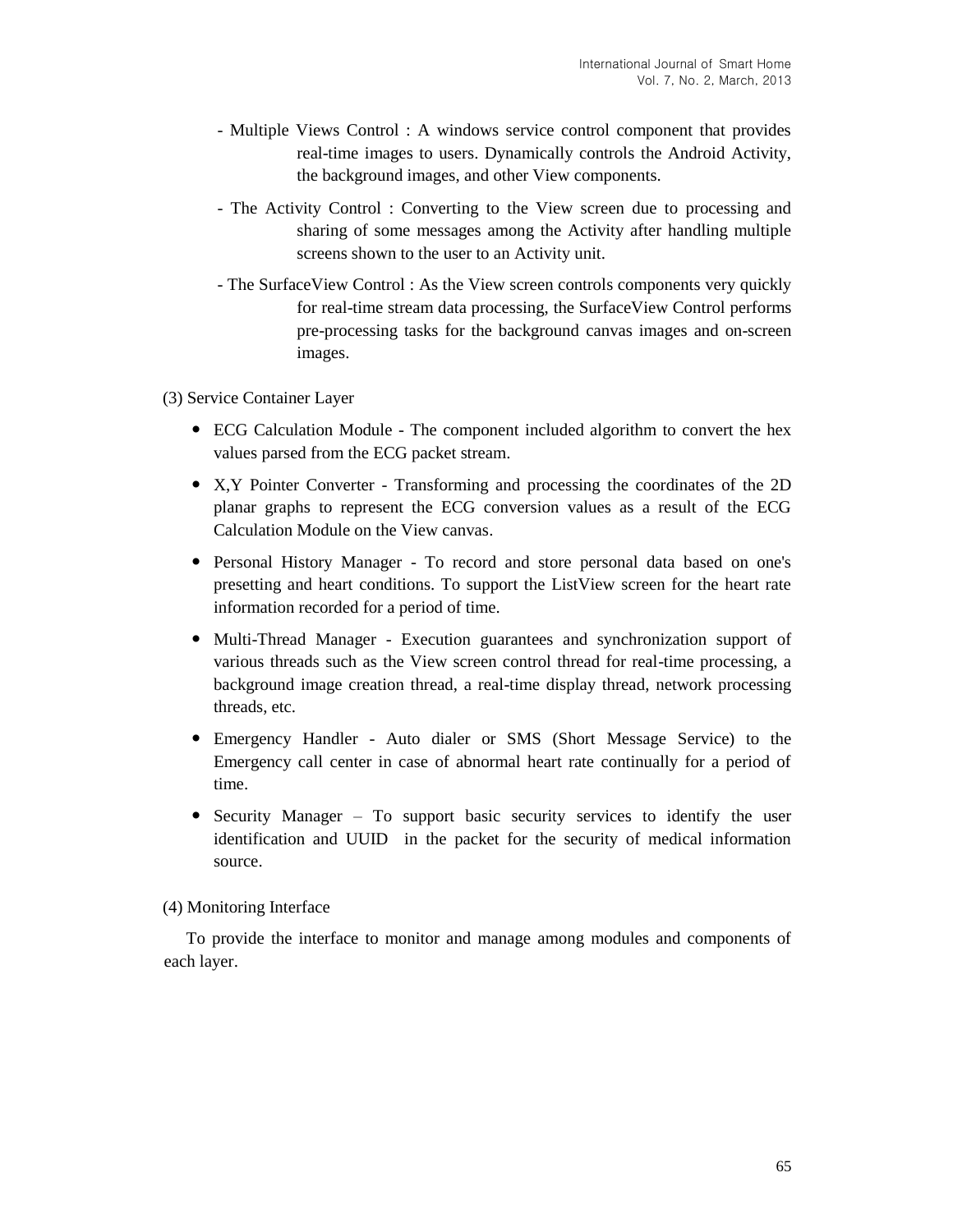

### **Figure 4. The Sequence Diagram of the Wearable ECG System**

The sequence diagram in Figure 4 represents interaction mechanism between a wearable ECG measurement device and the App components in each layer. Therefore, a user can confirm whether health through the View screen in real- time ECG and heart rate information using smartphone after wearing and running the proposed wearable ECG device.

## **4. Experimental Results**

Designed in Section 3.1, the first prototype ECG hardware produced by artwork is shown in Figure 5. This battery powered prototype has 3 electrodes to measure the ECG.



**Figure 5. The First Prototype ECG Device and Testing**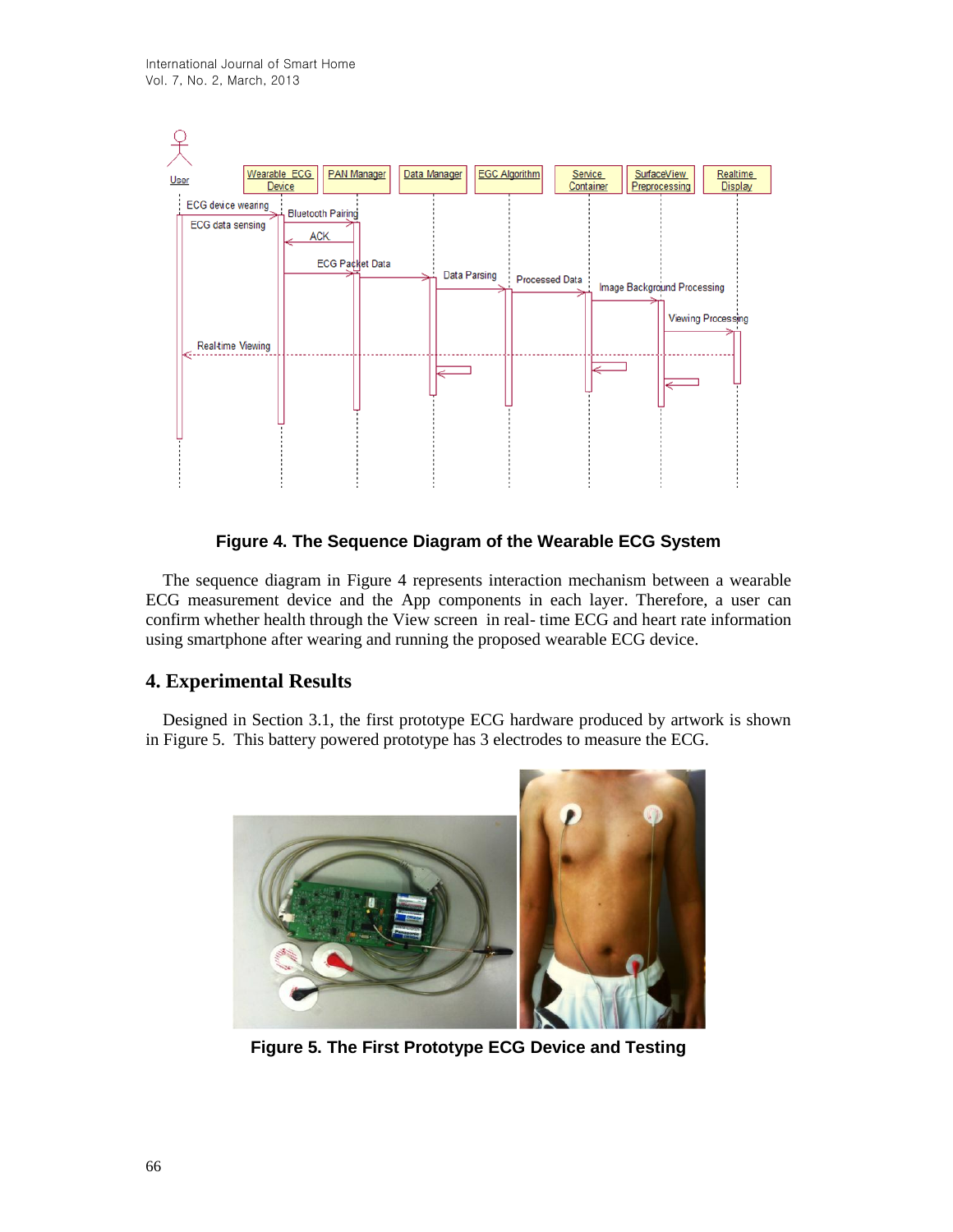The final product was compacted by SoC(System on a Chip) design after numerous experiments, verifications and modifications of algorithm with the prototype. As shown in Figure 6, the exterior housing also has been completed. In addition, there is the sport-shirt embedded with 3 electrodes to measure ECG from three parts of the body. Their combined appearance is shown in Figure 6.





**ECG** sensing device

The Shirt included 3 electrodes

Worn appearance

## **Figure 6. The Proposed Wearable ECG Hardware**

When the wearable ECG hardware is active, the following Figure 7 is the running result of the proposed App framework on Android OS GingerBread-based smartphone Samsung GalaxyS2. The ECG graph of the captured screen is the result of a healthy person.

Therefore, this system can be utilized for remote medical systems to assist the elderly patients, for self-testing diagnostics, or for physicians to diagnose diseases of the circulatory system.



**Figure 7. The ECG Signal Graph on the Smartphone**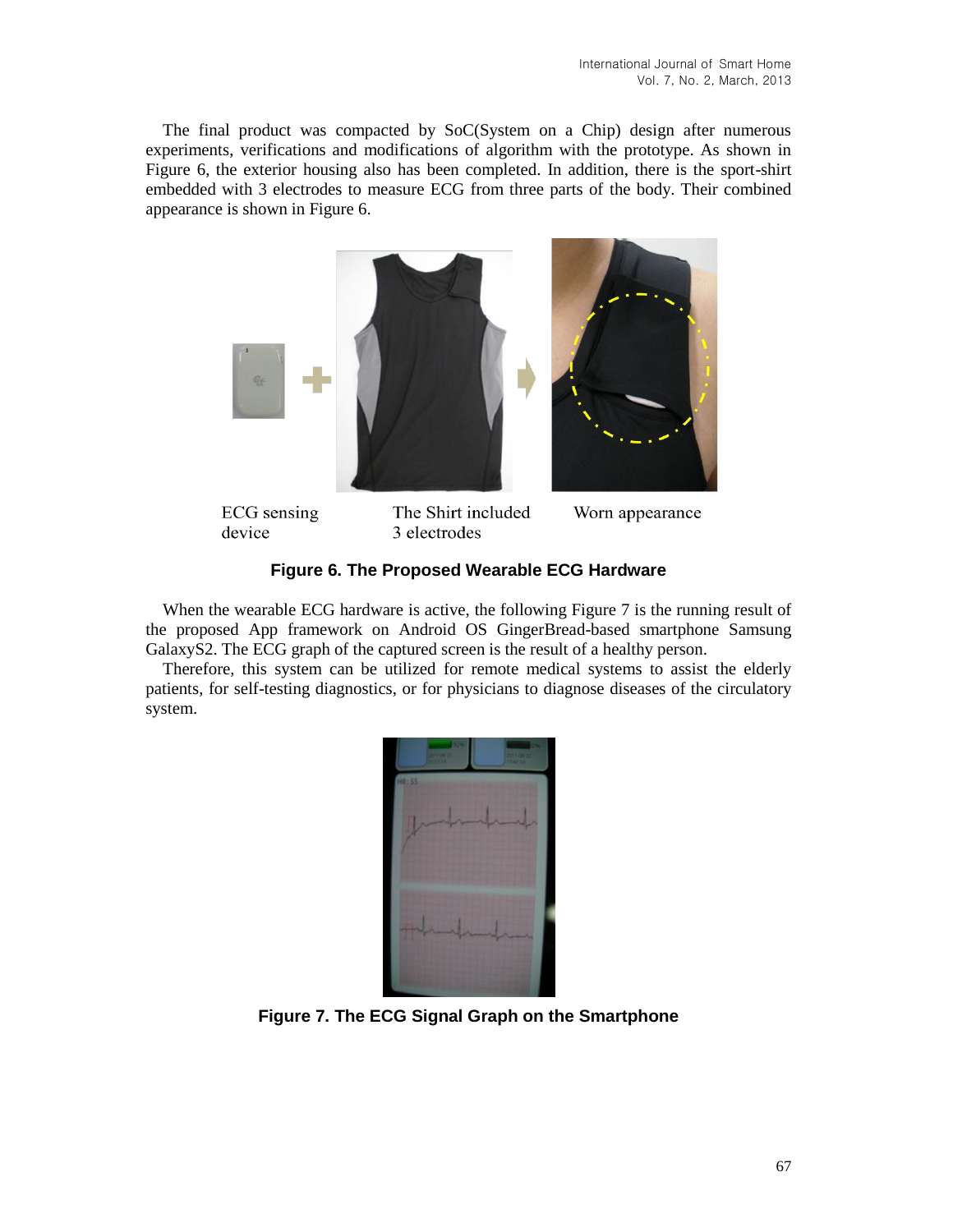# **5. Conclusion**

In this paper, we have designed and implemented a wearable ECG measurement device and an App system based on the Android OS platform. This system can monitor and diagnose patients' heart conditions in real time by having them wear a sports-shirt with a compact ECG sensor. In addition, the application provides graphical information with personal history management tools and an automatic emergency call system. Further study and improvement are needed for less energy consumption and more accurate measurements.



**Figure 8. An Ubiquitous Healthcare Environment**

In the future, the proposed system will help implement an ubiquitous healthcare environment for the elderly or for chronic heart disease patients as shown in Figure 8.

# **Acknowledgments**

This research was supported by MEST (The Ministry of Education, Science and Technology), MKE (The Ministry of Knowledge Economy) and the KIET (Korea Institute for Advancement of Technology), under the 2nd HUNIC (Hub University for Industrial Collaboration) support program.

## **References**

- [1] Gartner Inc., "Gartner Identifies the Top 10 Consumer Mobile Applications for 2012", **(2009)** November 18.
- [2] Appstore, http://itunes.apple.com/us/app.
- [3] GooglePlay Market, https://play.google.com/store/apps.
- [4] H. Alemdar and C. Ersoy, "Wireless sensor networks for healthcare: A survey", Computer Networks, vol. 54, **(2010)**, pp. 2688-2710.
- [5] P. S. Pandian, K. Mohanavelu, K. P. Safeer, T. M. Kotresh, D. T. Shakunthala, P. Gopal and V. C. Padaki, "Smart vest: Wearable multi-parameter remote physiological monitoring system", Medical Engineering & Physics, vol. 30, **(2008)**, pp. 466-477.
- [6] MTM Ltd., http://www.u-mtm.com/presentation/presentation\_ 01.php.
- [7] S. -C. Lee and W. -Y. Chung, "A Research for Removing ECG Noise and Transmitting 1-channel of 3-axis Accelerometer Signal in Wearable Sensor Node Based on WSN", J. Kor. Sensors Soc., vol. 20, **(2011)**, pp. 137-144.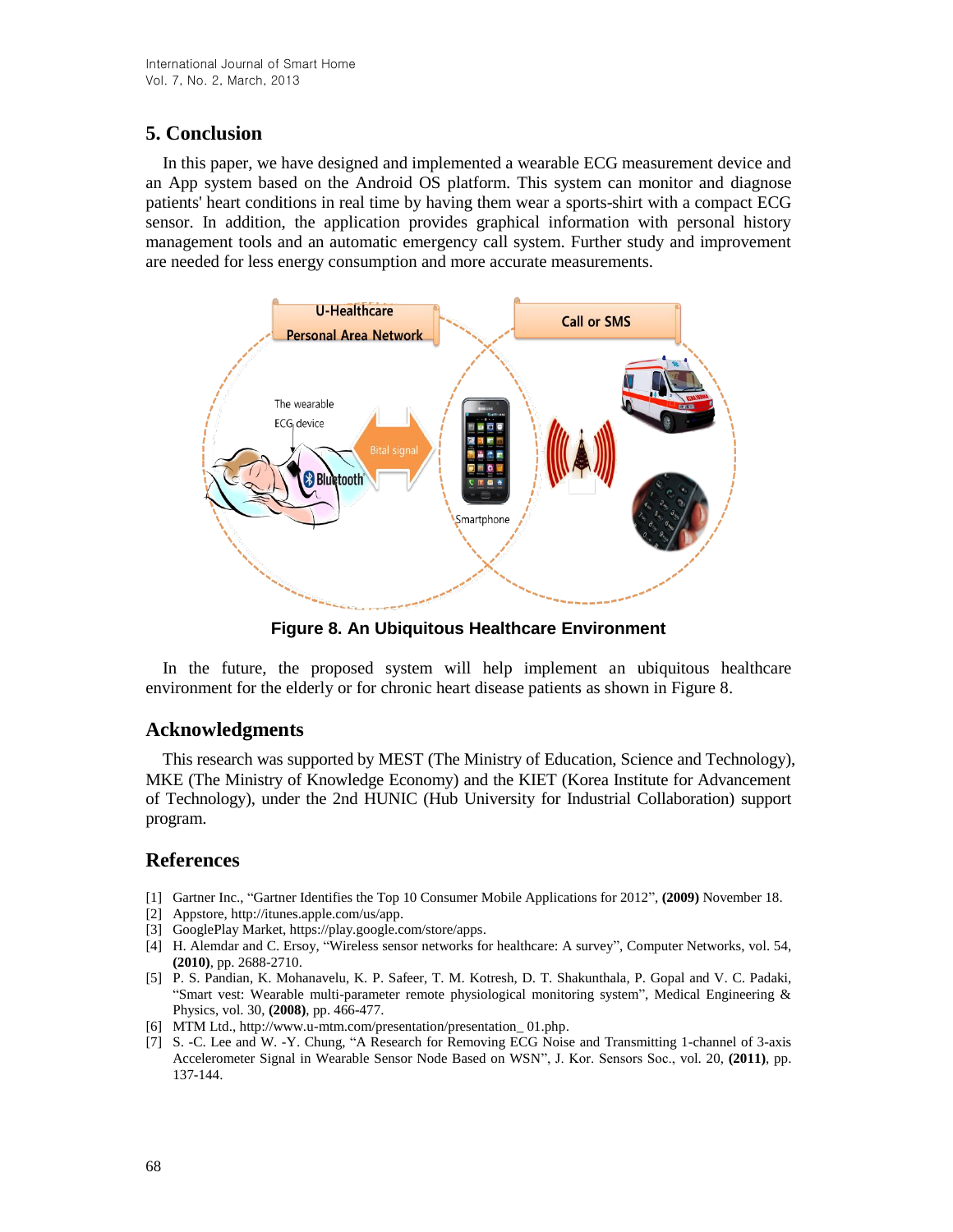- [8] UBC, http://www.ece.ubc.ca/news/201107/phone-oximeter-wins-global-competition.
- [9] Rosner, http://www.mp3blue.de/home.htm.
- [10] J. W. Lee and G. -K. Lee, "Design of an adaptive filter with a dynamic structure for ECG signal processing", Int'l Journal of Control, Automation, and Systems, vol. 3, **(2005)**, pp. 137-142.
- [11] J. Luprano and O. Chetelat, "Sensors and parameter extraction by wearable systems: Present situation and future", Proc. of Int'l Workshop on Wearable Micro and Nanosystems for Personalised Health, **(2008)**.
- [12] C. Kitchin and L. Counts, "A Designer's Guide to Instrumentation Amplifiers", USA:Analog Devices, Inc., **(2000)**.
- [13] G. Bianchi and R. Sorrentino, "Electronic filter simulation & design", McGraw-Hill Professional, **(2007)**, pp. 17–20.
- [14] V. Acharya, "Improving Common-Mode Rejection Using the Right-Leg Drive Amplifier", TI Application Report, BAA188, **(2011)** July.
- [15] B. B. Winter and J. G. Webster, "Driven-right-leg circuit design", IEEE Transactions on Biomedical Engineering, vol. 30, **(1983)**, pp. 62 – 66.
- [16] J. Karki, "Active Low-Pass Filter Design", TI Application Report, SLOA049A, **(2000)** October.

## **Authors**



**Byungkook Jeon** received his B.S., M.S. and Ph.D. degrees in Computer Science from Kwangwoon University in 1985, 1991, and 2000, respectively. He is a professor in Gangneung-Wonju Nat'l University in Korea. His research interests include big-data processing, cloud computing, smart & mobile agents, ubiquitous healthcare, sensor networks.



**Jundong Lee** received his B.S., M.S. and Ph.D. degrees in Computer Science from Hongik University in 1990, 1993, and 2001, respectively. He is a professor in Gangneung-Wonju Nat'l University in Korea. His research interests include big-data processing, cloud computing, smart & mobile agents, ubiquitous healthcare, sensor networks.



**Jaehong Choi** received his B.S., M.S. and Ph.D. degrees in Electronic Engineering from Hanyang University in Korea. He is a professor for smartphone applications in Gangneung-Wonju Nat'l University. His research interests in ubiquitous healthcare, sensor networks, smartphone application research.